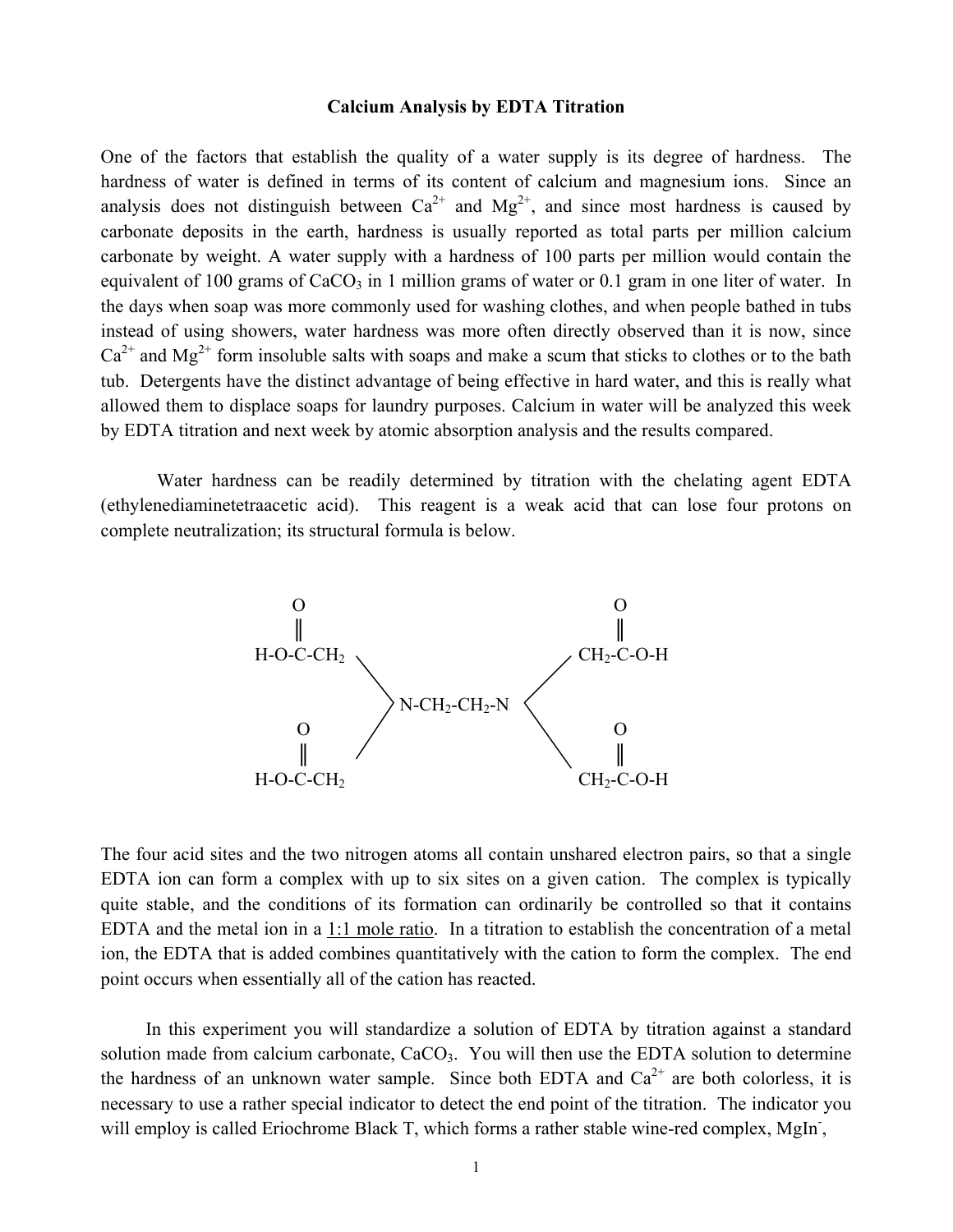with the magnesium ion. A tiny amount of this complex will be present in the solution during the titration. As EDTA is added, it will complex free  $Ca^{2+}$  and  $Mg^{2+}$  ions leaving the MgIn-complex alone until essentially all of the calcium and magnesium has been converted to chelates. At this point, the EDTA concentration will increase sufficiently to displace  $Mg^{2+}$  from the indicator complex; the indicator reverts to an acid form, which is sky blue, and this establishes the end point of the titration.

The titration is carried out at a pH of 10, in an  $NH_3-NH_4^+$  buffer, which keeps the EDTA  $(H_4Y)$  mainly in the half-neutralized form,  $H_2Y^2$ , where it complexes the Group IIA ions very well but does not tend to react as readily with other cations such as  $Fe<sup>3+</sup>$  that might be present as impurities in the water. Taking  $H_4Y$  and  $H_3I$ n as the formulas for EDTA and Eriochrome Black T respectively, the equations for the reactions that occur during the titration are as follows.

main reactions  $H_2 Y^2$  (aq) +  $Ca^{2+}$  (aq)  $\rightarrow$   $CaY^2$  (aq) +  $2H^{\dagger}$  (aq)  $\mathrm{H_2Y}^{2-}$ <sub>(aq)</sub> +  $\mathrm{Mg}^{2+}$ <sub>(aq)</sub> +  $\mathrm{MgY}^{2-}$ <sub>(aq)</sub> +  $2 \mathrm{H}^{+}$ <sub>(aq)</sub> at end point  $H_2 Y^2$  (aq) +  $MgIn_{(aq)} \rightarrow MgY^2$  (aq) +  $HIn_{(aq)}^2$  +  $H^+(aq)$ wine red sky blue

A little magnesium ion is already present in the solutions you will be using to form the initial red complex with the indicator.

This experiment requires that you recall the concepts of stoichiometry, molarity and dilutions. You may need to refresh your memory before you begin the prestudy and the experiment.

#### **EXPERIMENTAL PROCEDURE**

Obtain a 50 mL buret, a 250 mL volumetric flask and 25 and 50 mL pipets.

Using weighing paper, **accurately weigh 0.3120 g of CaCO**<sub>3</sub>. Transfer it quantitatively to a 250 mL beaker. (That is, make sure that every bit of the  $CaCO<sub>3</sub>$  gets from the paper into the beaker.) Add 25 mL of distilled water to the beaker and then slowly, about 20 drops of 12 M HCl. (**CAUTION**: 12 M HCl will burn flesh and clothing.) If the solution is not clear add a few drops more of the HCl. Cover the beaker with a watch glass and allow the reaction to proceed until all of the solid carbonate has dissolved. Heat the solution until it just begins to boil. (Be sure not to be confused by the evolution of  $CO<sub>2</sub>$  which occurs with the boiling.) Carefully transfer the solution, using a clean funnel, to the 250 mL volumetric flask. Rinse the beaker several times with small portions of distilled water and transfer each portion to the flask through the funnel. Rinse the funnel several times also. All of the  $Ca^{2+}$  originally in the beaker should now be in the volumetric flask; the solution is one of slightly acidic  $CaCl<sub>2</sub>$ .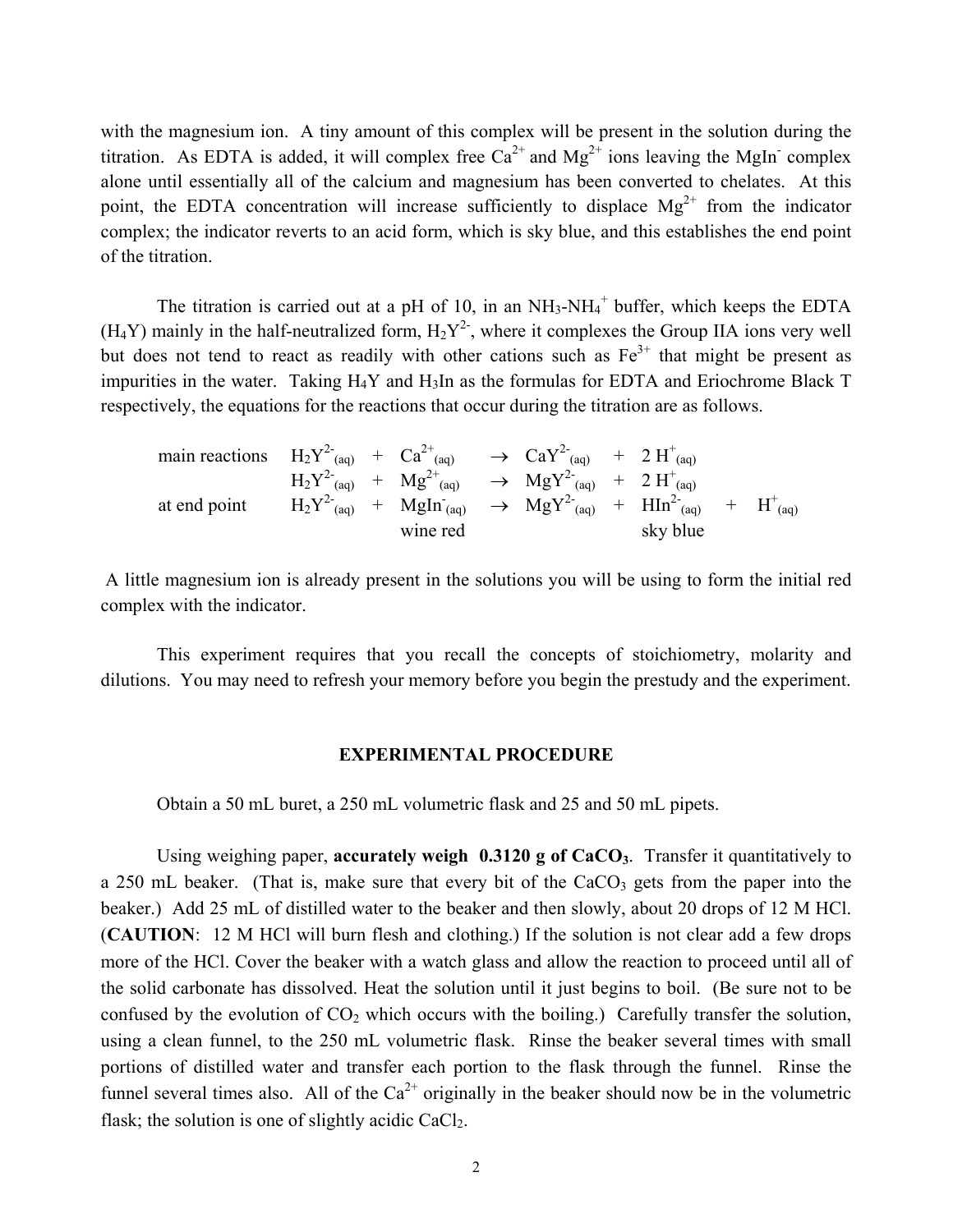Fill the volumetric flask with distilled water, adding the last few mL a drop at a time with your wash bottle or an eye dropper. When the bottom of the meniscus is just even with the horizontal mark on the flask, stopper the flask and mix the solution thoroughly by inverting the flask at least a dozen times and shaking at intervals over a period of five minutes. **This solution will contain 499.7 ppm of calcium ion needed for use in next week's AA experiment.**

Clean your buret thoroughly. Draw about 300 mL of the stock EDTA solution from the carboy into a clean, dry beaker. Rinse the buret with 5 mL of the solution three times. Make sure the tip of the buret is full before continuing with the titration. Don't forget to check the tip for air bubbles.

Pipet 25 mL portions of your  $Ca^{2+}$  solution from the volumetric flask into two clean but not necessarily dry 250 mL Erlenmeyer flasks. To each flask add 5 mL of the pH 10 buffer and 2 drops of indicator. The initial color should be red and the endpoint color blue with no purple tint to it. **Reference solutions will be available for color comparison.** Be sure to read the buret to 0.01 mL. Refill the buret, read it, and titrate the second solution. Do a third titration if there is poor agreement between the first two. Use your best two values in your calculations.

Your instructor will furnish you with a sample of water for hardness analysis. Since the concentration of  $Ca^{2+}$  is probably lower than that in the standard calcium solution you prepared, pipet 50 mL of the water sample into two clean 250 mL Erlenmeyer flasks. As before, add 2 drops of indicator and 5 mL of pH 10 buffer and titrate to a blue endpoint. If the volume of EDTA required in the first titration is low due to the fact that the water is not very hard, increase the volume of the water sample so that in succeeding titrations, it takes at least 20 mL of EDTA to reach the endpoint. As above two titrations must be reported, do a third titration if necessary.

**Be sure to save about 50 mL of your standard calcium solution in a bottle for next week's experiment and label it "500 ppm calcium".** 

**Be sure to save about 50 mL of your unknown solution in a bottle for next week's experiment and label it "unknown calcium".** 

Be sure to save the unknown number and the ppm CaCO<sub>3</sub> calculated in this experiment for **use in next weeks AA experiment.**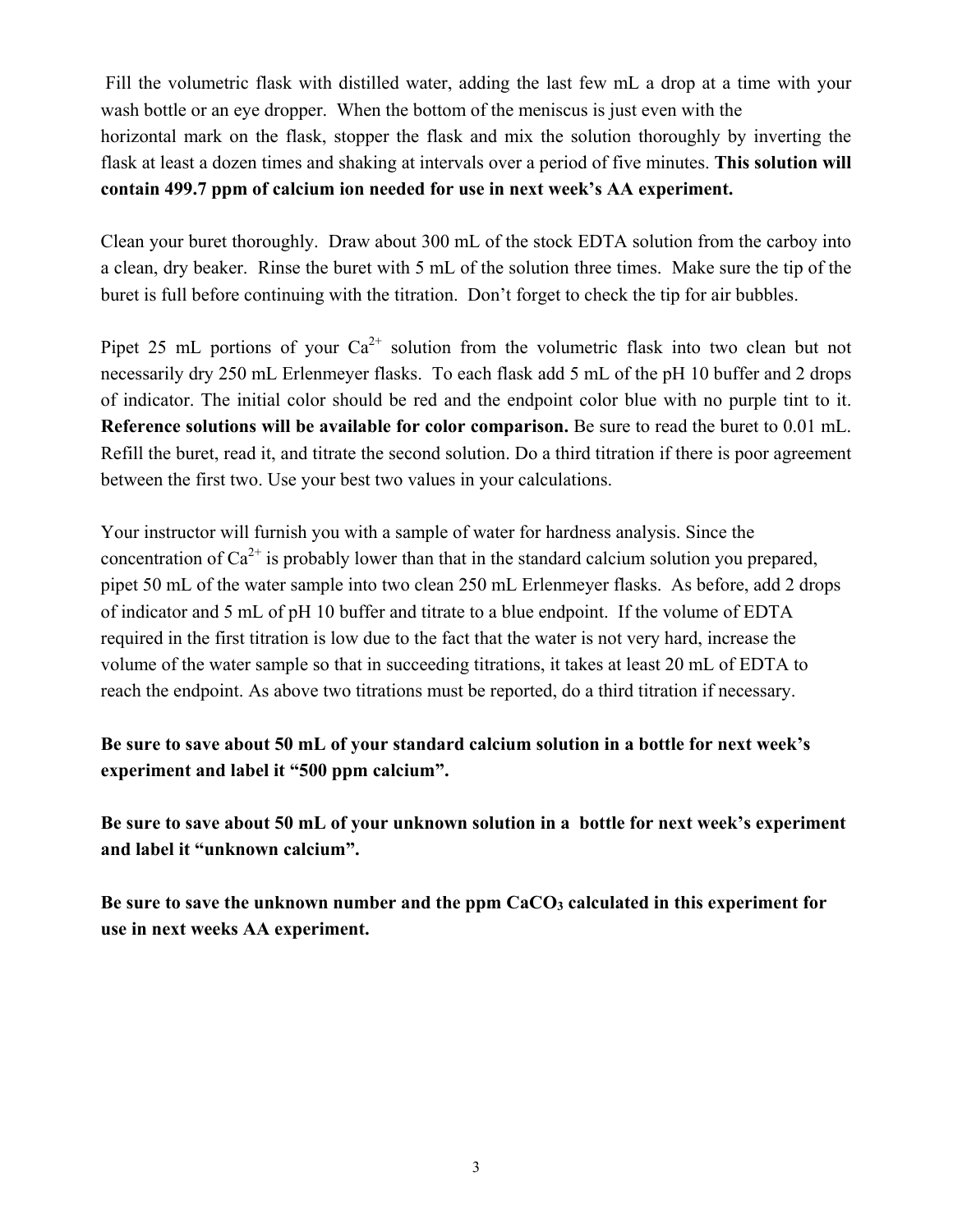**Name:\_\_\_\_\_\_\_\_\_\_\_\_\_\_\_\_\_\_\_\_\_\_\_\_** 

## **Data and Calculations**

*Mass of CaCO*<sub>3</sub>

Moles of CaCO<sub>3</sub>

Molarity of the 250 mL of standard Ca2+ solution \_\_\_\_\_\_\_\_\_\_\_\_\_\_\_\_\_\_\_\_\_\_\_\_\_\_\_\_\_\_\_\_

# **STANDARDIZATION OF EDTA**

(EDTA Molarity is Approximately 0.01M)

|                           | Trial 1 | Trial 2 | Trial 3 (If<br>Needed) |
|---------------------------|---------|---------|------------------------|
| Volume of $Ca^2$ Titrated |         |         |                        |
| Moles $Ca^{2+}$ Titrated  |         |         |                        |
| Moles EDTA                |         |         |                        |
| Initial buret reading     |         |         |                        |
| Final buret reading       |         |         |                        |
| Volume of EDTA            |         |         |                        |
| Molarity of EDTA          |         |         |                        |
|                           |         |         |                        |

Average molarity of EDTA \_\_\_\_\_\_\_\_\_\_\_\_\_\_\_\_\_\_\_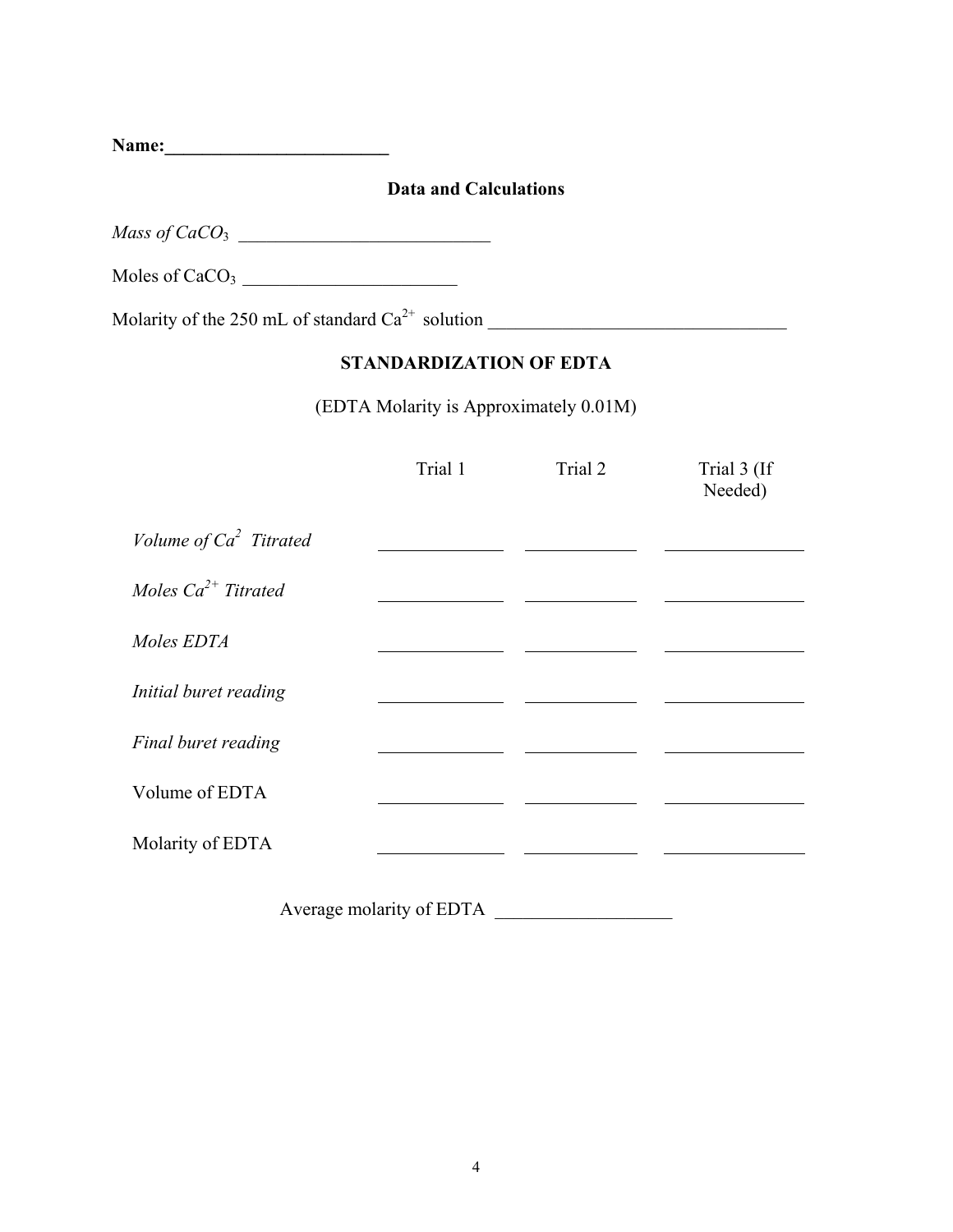**Name:\_\_\_\_\_\_\_\_\_\_\_\_\_\_\_\_\_\_\_\_\_\_\_\_** 

### **UNKNOWN DETERMINATION**

*Unknown Number* \_\_\_\_\_\_\_\_\_\_\_\_\_\_\_\_\_\_\_

|                                               | Trial 1 | Trial 2 | Trial 3 (If<br>Needed) |
|-----------------------------------------------|---------|---------|------------------------|
| Volume of water sample<br>used                |         |         |                        |
| Initial buret reading                         |         |         |                        |
| Final buret reading                           |         |         |                        |
| Volume of EDTA Used                           |         |         |                        |
| Moles EDTA                                    |         |         |                        |
| Moles $Ca^{2+}$ in sample                     |         |         |                        |
| Moles $Ca^{2+}$ per liter                     |         |         |                        |
| Grams CaCO <sub>3</sub> per liter             |         |         |                        |
| Water hardness (ppm, mg<br>$CaCO3/L$ Sample ) |         |         |                        |

Average water hardness (ppm CaCO<sub>3</sub>)

 **Save this value and place in page 4 question 6 of the next experiment, Calcium Analysis by Atomic Absorption, for comparison purposes. Also save the unknown number and place in the table on page 3 of next week's experiment.**